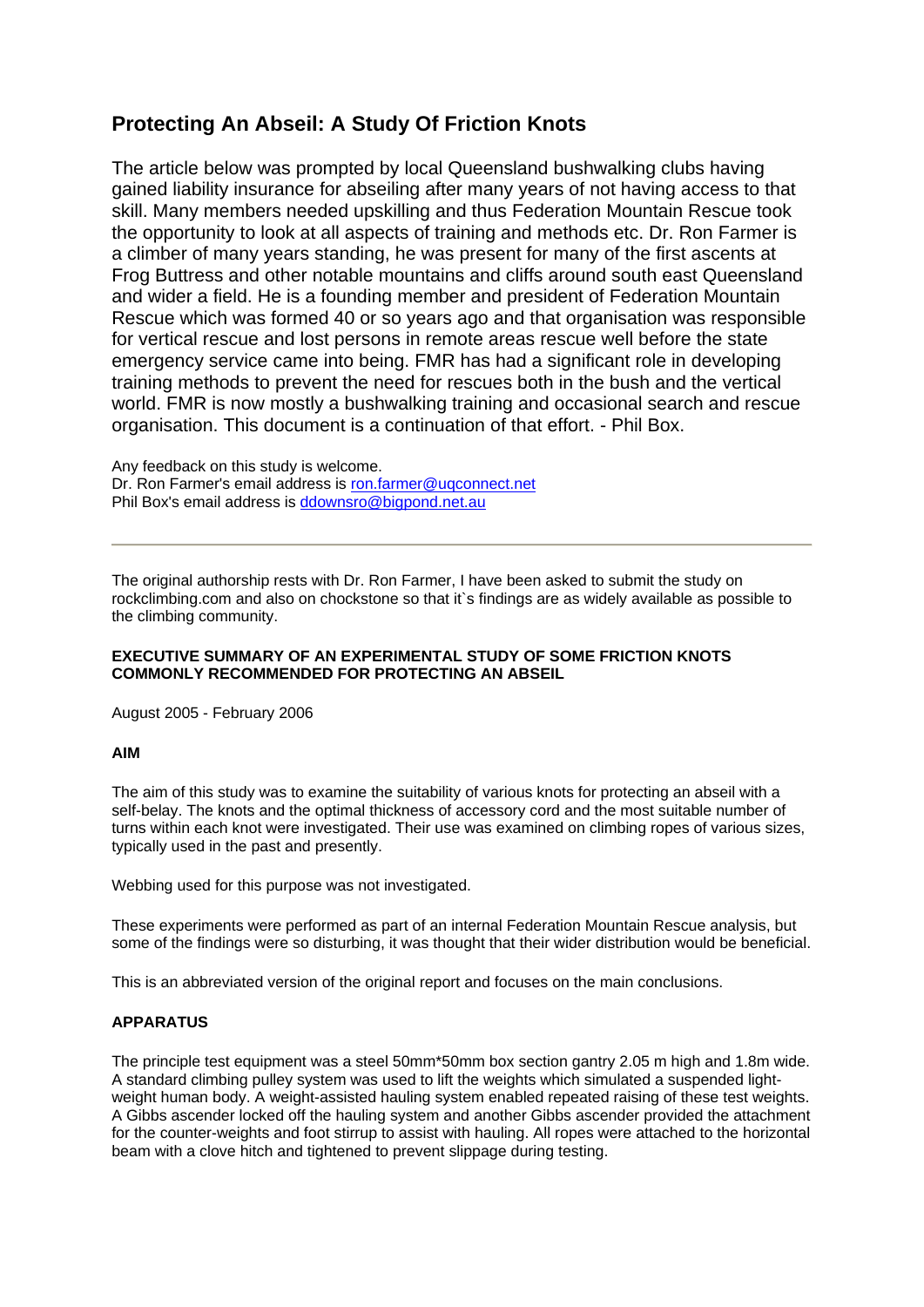An electrical insulator was placed on the rope above each knot and the downward force, measured as a weight, was determined using a set of fishing scales. The insulator was used to give, as far as possible, an even downward pressure over the whole of the upper part of the knot area. Two 'simulated human' weights were used. They weighed approximately 70kg and 100kg as determined by common bathroom scales. They consisted of bushwalking packs filled with containers of water and attached by a Big D carabiner to the hauling system used to raise them for each test.

The carabiner used in all the tests for the Bachmann knot was an aluminum alloy Bonaiti screw gate UIAA rated at 3000kg along the spine and 800kg across the locked carabiner.

Rope and accessory cord diameters were measured with a vernier. A steel tape measure was used for determining other lengths.

# **ROPES AND CORD**

Six ropes were used in this testing. They were an 8.9mm Mammut dynamic rope of kernmantle construction, an 11mm dynamic Edelrid kernmantle rope, a 15mm Edelrid kernmantle rope, a static 12mm Bluewater II nylon rope with a kernmantle construction, an 11mm No 4 nylon laid rope and a 9mm static kernmantle rope. The last two enabled comparison with earlier studies on ropes used therein.

The accessory cords were 6mm and 7mm Edelrid with maximum rated breaking strengths of 9.8kN and 13.4kN respectively. 4mm cord was not tested despite being suggested by some sources. Other reputable sources do not recommend it. The cord manufacturer Millet is one example.

# **METHOD OF INVESTIGATION**

Four knots, the Autoblock, the Bachmann, the Prusik and the Klemheist were tested using both 6mm and 7mm cord.

For each cord a different numbers of turns in each knot was tested. Advice from the literature, plus testing, provided the range of number of turns suitable for exploration in this work. The six different climbing ropes described above were chosen to be representative of either those likely to be used by present day abseilers or which enjoyed major use historically.

252 individual experiments were performed. For each, the rope used, the knot type, the number of turns in the knot, the cord thickness, and the weight used were all recorded. The force, measured as a weight, up to 22kg, needed to just release the knot under the load from the weight, simulating a suspended person, was noted. If the knot re-gripped the rope after downward force was removed this was recorded positively as was the downward force again needed to re-release the knot. A failure to re-grip was recorded as unsafe. Typically, after re-gripping the rope, a greater subsequent force was needed to re-release the knot, at least on the second occasion. Subsequent occasions often required the same force as after the first re-grip.

The knots were allowed to come under load gradually. So the test was very generous in this regard, as in practice a failing abseil may result in a shock load. Such would be the case for an abseiler inverting, a pendulum, a partial anchor failure, dislodgment by rock-fall or a slip by the abseiler, for example.

It is important to note that a self-belay, once activated, needs to be releasable under the full load of the abseiler, in the worst case.

This is an important and often overlooked point.

This is generally not the situation when prusiking, as weight is shifted first onto one then the other of each friction knot. In prusiking the friction knot may then be released, often with some effort, as in the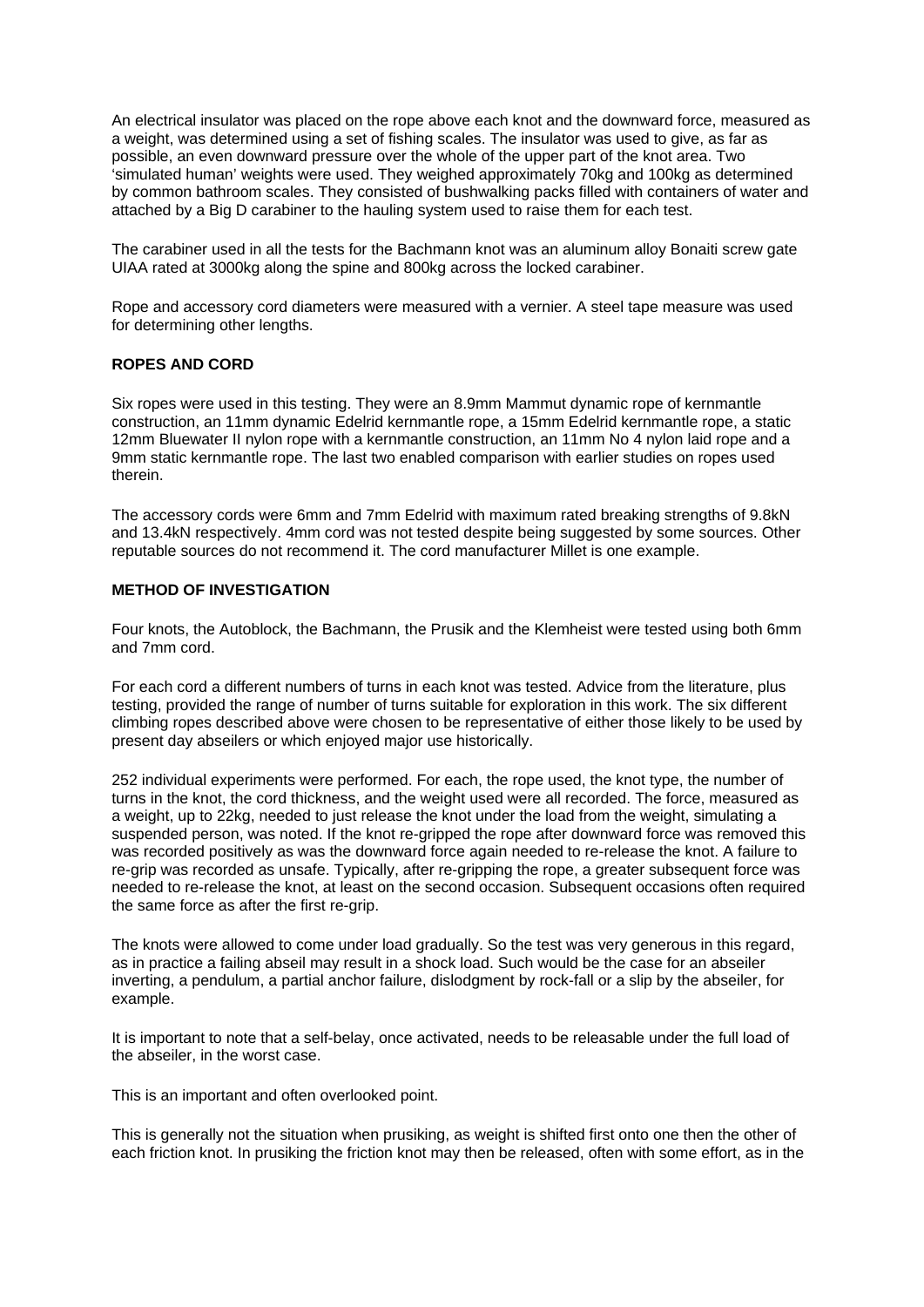case of the Prusik knot. In an abseil failure, full body weight may be applied to the friction knot. The knots reliability and releasability in these circumstances may be crucial.

A standard comment is that the abseiler add another Prusik from their gear and release the pressure on the knot which protected them. While it might be reasonable to assume climbers, cavers and mountain rescuers might readily be able to do this, bushwalkers and mountaineers, particularly those working at high altitude, would be more likely to place a premium on having a minimum of gear.

A safer general approach is that once rigged, a self-belay protected abseil should already have all the necessary equipment installed and operational in preparation for complete and speedy recovery. This further reduces subsequent complications which may arise from injury, weakness, fatigue or lack of skill in attaching gear in a compromised set of demanding or unexpected circumstances.

It is observed that the simple procedure, often recommended, of using a "simple loop from a section of the trailing rope around a foot to enable the abseiler to stand up and un-weight the knot so as to unlock it." sometimes becomes difficult in practice, especially for a novice.

So these tests have been graded rather harshly; if the knot can not be released with a downward force less than or equal to about 20kg weight, if the knot does not re-grip firmly once the knot is released and allowed to re-engage, or if after re-gripping it becomes un-releasable under a 20kg additional weight applied by the abseiler, it is rated as unsafe or quite unsatisfactory.

Perhaps surprisingly, a fit climber may be able to apply a pressure with their hands roughly equal to their weight. A safety factor of 4 to 8, commonly applied to engineered systems indicates that 20kg weight is a reasonable and indicative figure to use as a cut-off for applied force. A fit and trim climber could be expected to apply a pressure between 80 to 160 kg on this basis. Heavier individuals may view this cut-off as conservative. This figure does however, allow for safe performance even in adverse circumstances and does not rely on the abseiler having to use excessive strength to recover from an endangered abseil. These adverse circumstances may arise from environmental or other conditions such as icy or muddy rope, poor tying of a knot, an unexpected overhang, injury, fatigue or failure of strength perhaps under fear-inducing conditions.

The standard advice that a knot should be tested for suitability prior to use is probably reasonably sound for climbers, cavers, mountaineers and vertical rescuers, who are accustomed to exercising careful judgment based on extensive development of skills and acquisition of sound knowledge. Among other groups this may be an unsafe assumption.

The development of competency-based training has led to widespread copying of the form rather then necessarily the substance of such an approach. This may lead to a person being deemed qualified because they can successfully tie a particular knot ably and they have seen it work in a particular circumstance, repeatedly, and so have developed a possibly misplaced confidence in it, in their own competence and the suitability of the knot to perform in similar but slightly different situations. As we shall see this may be very dangerous. A beginner observing training and seeking guidance from recognized references, might reasonably extrapolate to apparently similar circumstances, with unexpected and unfavourable results.

It is probably the case that most climbers value self-reliance and take responsibility for their own actions so they would probably regard an uncritical approach with a healthy caution.

Those favouring holding to the 'tried and true' often also view as insignificant, and of little real importance, factors such as the following;

1. The ropes for which the knots were originally designed, a Tarbuck on hemp or laid rope for example, does not necessarily give support for its same use on different and more recently designed ropes. This should be subject to testing prior to use.

2. They overlook or downplay newer knots, despite adequate demonstration of superiority, because they believe the older knot is assumed to be 'better tested'.

3. They tend to ignore changes in the type of climbing cord, and its breaking strength for a given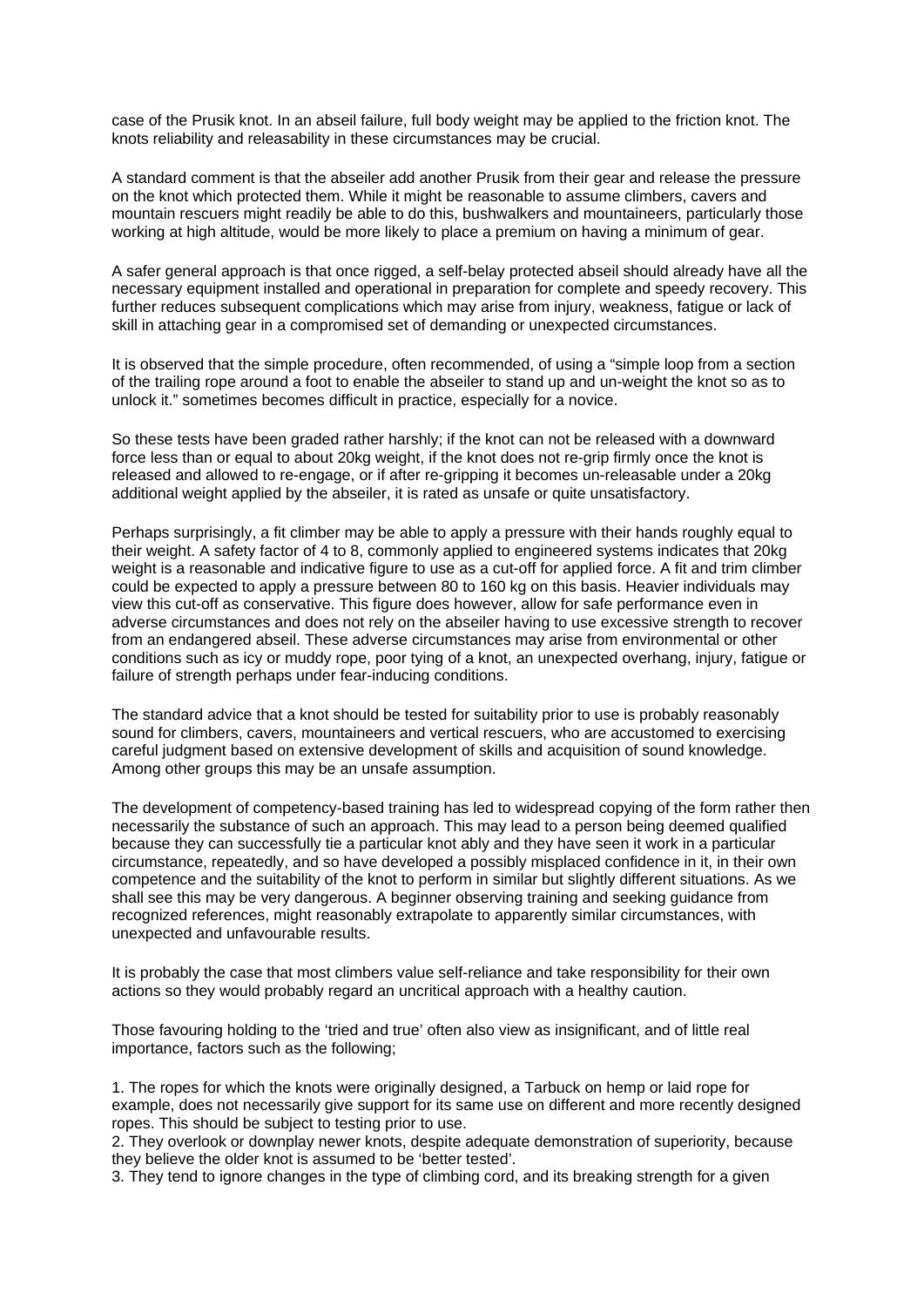diameter, over time.

4. They apply a knot useful for ascending under shifting weight conditions to descending under loaded conditions with barely a moments reflection on the importance of this change, and 5. make no allowance for any differences in past knowledge, skills acquisition and in competence of execution by their predecessors.

This study tries to examine the objects of study carefully and systematically, under controlled conditions, based on application of the underlying physics and experimental testing, followed by systematic investigation of the resulting data. No preference is given for a particular outcome other than that thrown up by the results of the tests.

# **RESULTS**

These tests apply to clean ropes in tropical and temperate conditions. The results should be used with great care and caution under different environmental circumstances. Icy or muddy ropes and wet conditions were not tested. So no conclusions have been drawn for these predicaments.

Perhaps the most startling conclusion is the high number of apparently reasonable configurations in which each of the tested knots is either not now recommended for a variety of reasons, or is clearly unsafe or quite unsatisfactory.

No conclusions are made with respect to mechanical ascenders, used to protect an abseil with a selfbelay. This needs further examination. A strong influence in this study was to achieve safety with light-weight equipment for the benefit of bushwalkers.

The relative performance of the four tested knots, over all the tests, in decreasing order, was Autoblock clearly preferable, followed by the Bachmann, Prusik and a distant last the Klemheist, for this self-belay, rappel protecting application.

From the wide variety of arguably possible cases which were tested the Autoblock, which overall performed satisfactorily in the widest variety of cases, only 47%, (34 out of the 72 tests) of cases were capable of being recommended without strong reservations. 42% of configurations were unsafe and about 11% were not recommended but might be adequate in an emergency.

Generally, the next best performing knot for protecting an abseil was the Bachmann knot which performed satisfactorily in about 32% of cases, (19 out of 60 tests), was not recommended in 20% of circumstances and was definitely unsatisfactory or unsafe in 48% of tests.

The Prusik knot performed satisfactorily in this particular application in 27% (13 out of 48 tests), was not recommended in 23% of cases and was unsatisfactory or unsafe in 50% of cases.

The Klemheist knot, properly tied, was safely useable in the smallest percentage of tests, 7% (5 out of 72 tests), was not recommended in 12.5 % and was unsatisfactory or unsafe in 80.5% of tests.

Had less defensible possible cases such as 2 turns of 2mm cord on 11mm rope also been tested, and resulted in failure, and included along with all of the actual tests, the absolute percentages would have been different and even more dismal. The absolute percentages are not in themselves of direct fundamental importance, but the relative order is certainly indicative. This is important. However, since the configurations tested all represented possibilities within the ranges recommended by at least some reputable sources, the absolute percentages do indicate the strong need for testing a possible reasonable configuration before one relies upon it.

A clear example of how the absolute figures might change by altering the cases tested is provided by the Bachmann knot. A suspected reasonably workable arrangement might be 5 turns of 6mm cord. This was not tested on the grounds that it lay outside the range of circumstances commonly recommended. Such tests might work well even so, or they may fail. Either way, or for intervening possibilities, this would have altered the overall final percentages, but would probably have had little significant effect on the final order. On methodological grounds there is no basis to include this, or any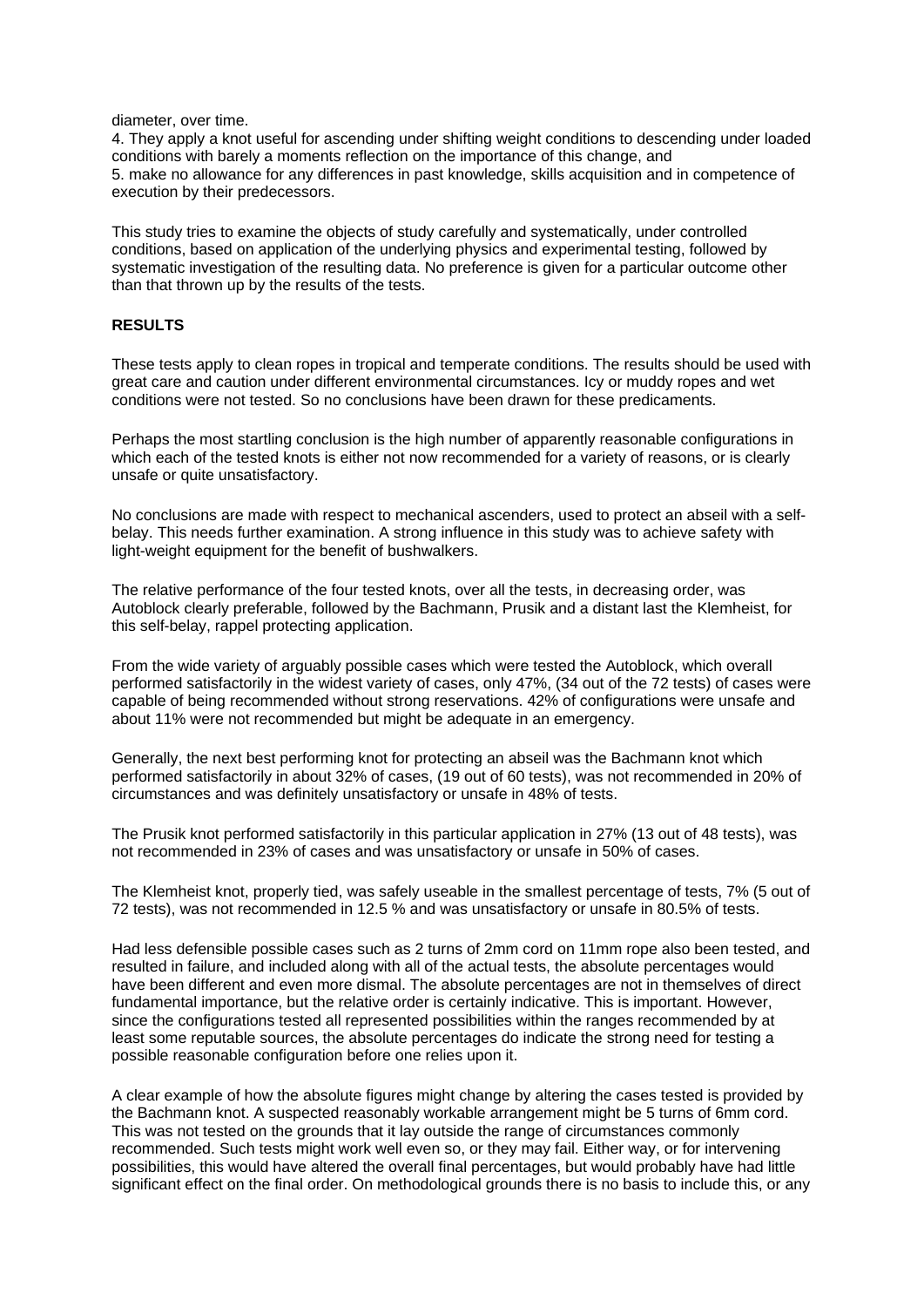other which lies outside the scope of testing configurations, namely those which have at least some support in the relevant literature.

Another way of looking at the figures is to consider only 6 or 7 mm cords and only 9 to 11 mm ropes, which bushwalkers, as opposed to rescuers, might use. The Autoblock knot now scores 43.75% (21 out of 48 relevant tests), the Bachmann knot 18.75% (9 out of 48 relevant tests), the Prusik knot 21.875% (7 out of 32 relevant tests) and the Klemheist knot 10.5% approximately (5 out of 48 relevant tests). The slight change in order arises from rejecting ropes that might still be reasonable such as 12mm and 14mm ropes. But the general superiority of the Autoblock remains and the small improved performance of the Klemheist is still not encouraging. Looking at this another way, rejection of the heavier ropes leads to a slight drop in the re-weighted percentages for the Autoblock; a significant drop in the case of the Bachmann knot, down from 32% to 18.75%; a small drop for the Prusik knot and a small improvement of the Klemheist knot.

Even a cursory glance at the following data organised by rope type, reveals the cause of this shift. The Bachmann knot performs better on thicker ropes and excluding these ropes reduces its performance within the chosen sub-set.

Obviously, this suggests some further tests, which may demonstrate the Bachmann's usability even for thinner ropes.

Clearly, more attention and care needs to be paid to the context in which a knot fails to perform its task adequately and in the particular configuration to which it is applied.

Note that these figures do not extrapolate to the use of these knots in prusiking. The conclusions only apply in protecting an abseil. Further, they are probably more representative of consequences arising from protecting an abseil with a friction knot above the abseil device than below it. (For a friction knot below the abseil device, all knots are expected to enjoy a higher reliability in terms of being readily released.) In this later configuration these knots might not be assessed so severely. Since it is part of the purpose of this investigation to delineate a safe working range this approach may be viewed as conservative.

Counter intuitively, but in accordance with conclusions drawn from studying the underlying forces applicable under tension, an improperly tied Klemheist knot would be expected to perform similarly to an Autoblock. For this study an improperly tied Klemheist is one in which the upper loop, under load, extends beyond the bottom of the turns around the rope. In the case of 3 turns it is difficult to tie the knot so that it does not become 'improperly tied' under load. In a range of additional tests this proved to be the case experimentally, with some variability in performance. This broadly supports the theoretical conclusions. Again this variability is to be expected because of the unevenness of tension on the upper and bottom loops depending on how the knot was tied and how it transformed under load.

Note that different knot books recommend tying this particular knot in slightly different ways, which turns out to be significant in practice. Attention is not drawn to this fact in the literature known to the author

Paradoxically, one concludes that these tests indicate that a person who might fail a competencybased test because they had not tied the Klemheist knot properly might in fact have tied a knot that performs satisfactorily in a far wider range of circumstances in practice, provided the intended use was for self-belay backup for an abseil.

# **DISCUSSION**

We assess now, a brief summary of relevant information for each knot in turn, and will then focus on a more detailed analysis of the results of this work. A representative sample of the many sources available was used to garner as wide a range of useful suggestions as possible. These are spread over several decades reflecting different usage and equipment.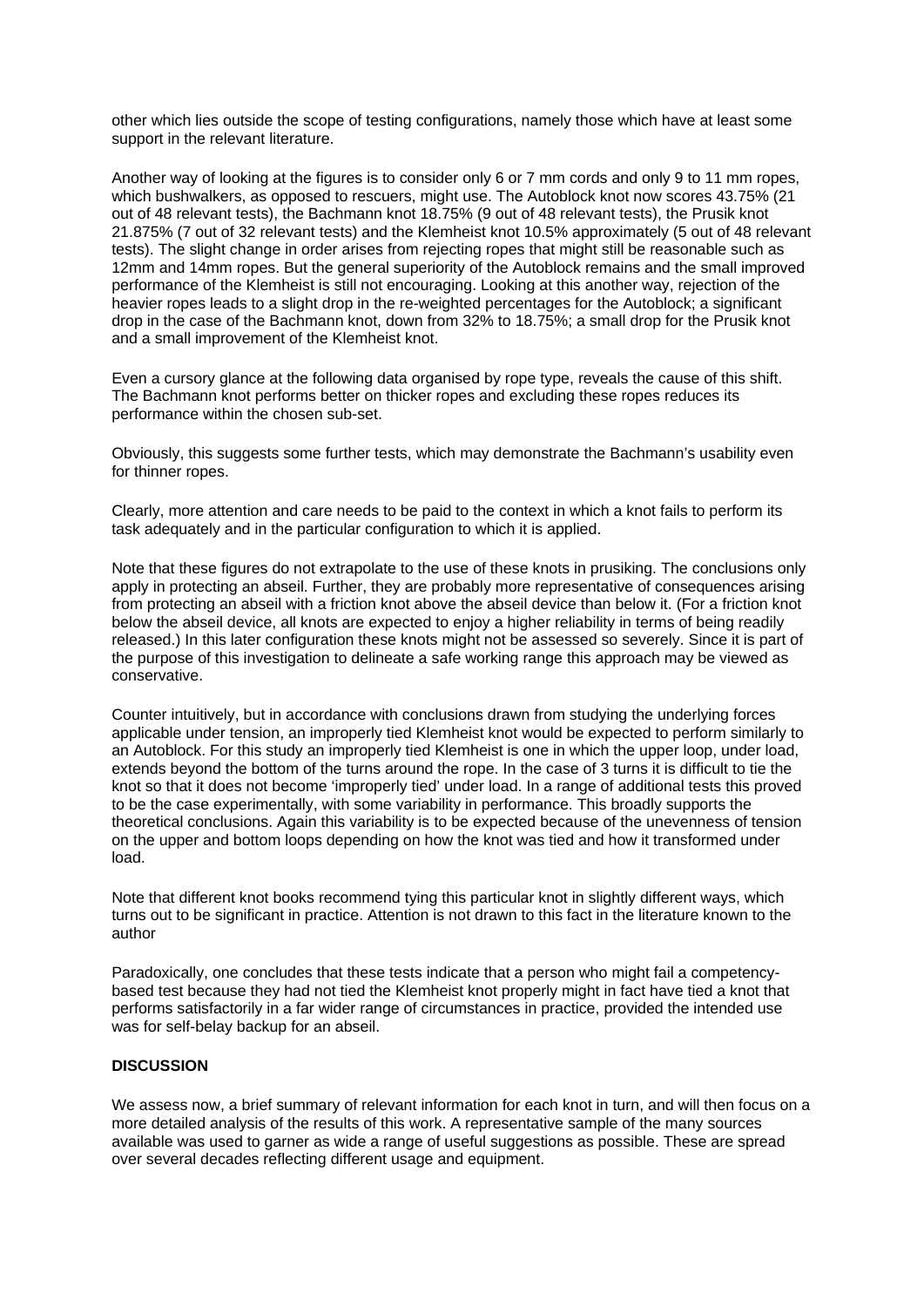# **THE KNOTS AND THEIR HISTORICAL USAGE**

About 15 different published sources from the 1960's to the present were reviewed for this work. The list is given in the fuller report and quoted material is there referenced explicitly. Here, for brevity, only the main results are quoted without reference back to the original material.

#### A. **PRUSIK KNOT**

In summary, 4mm cord is recommended in two sources with 2 turns.

Five mm cord with 2 turns is recommended five times and also for using 3 turns. Two published sources recommend 5mm cord with 3 or 4 turns.

Six mm cord is recommended with 2 turns by four books. They also advocate 3 turns as does another two sources. Two published works further advise on 4 turns.

Seven mm cord is recommended with 2 and 3 turns by three authors. Another source suggests 6mm and 7mm cord and yet another suggests 6mm cord.

Of historical interest two articles show 11mm laid rope with 2 wraps.

Thus the bulk of recommendations for the Prusik fall within the range of 5mm to 7mm and 2 to 4 turns

#### B. **BACHMANN KNOT**

Two references show 11mm laid rope with 5 and 2 wraps respectively.

In summary, no clear advice is given on cord diameter, although it is implied that it should be within the range of 5 to 7mm. One source shows 2 turns, another 3 turns and three others suggest 4 turns.

# C. **KLEMHEIST KNOT**

In summary, there is little useful specific advice other than in two places which indicate that 4 or 5 turns could be used.

# D. **AUTOBLOCK**

In summary, again little specific advice other than 3 turns in one book, 4 turns in two others and 5 turns in another.

Some motivational comments are worth quoting for completeness. "Belay methods and backup knots at the end of the rappel ropes can enhance the safety of a rappel. In addition, they add security to particular risky or unnerving rappels and may save the life of a rappeller hit by rock-fall. They also help beginners gain confidence in rappelling."

Finally, the following cautionary advice is worthy of repetition. "These knots require some testing and adjustment before each rappel in order to establish the proper length (so it does not hang up in the rappel device) and the proper amount of friction (adjusted by the number of wraps) to accommodate your weight, rappel device, comfort, and any other individual considerations. Some rappellers concerned about the effects of friction, chose the more heat-resistant varieties of cord or webbing for self-belay knots."

# **MORE DETAILED ANALYSIS OF THE EXPERIMENTAL RESULTS**

These apparently depressing results need to be viewed in context. They are definitely NOT a measure of the relative safety of the knots. These figures include configurations an experienced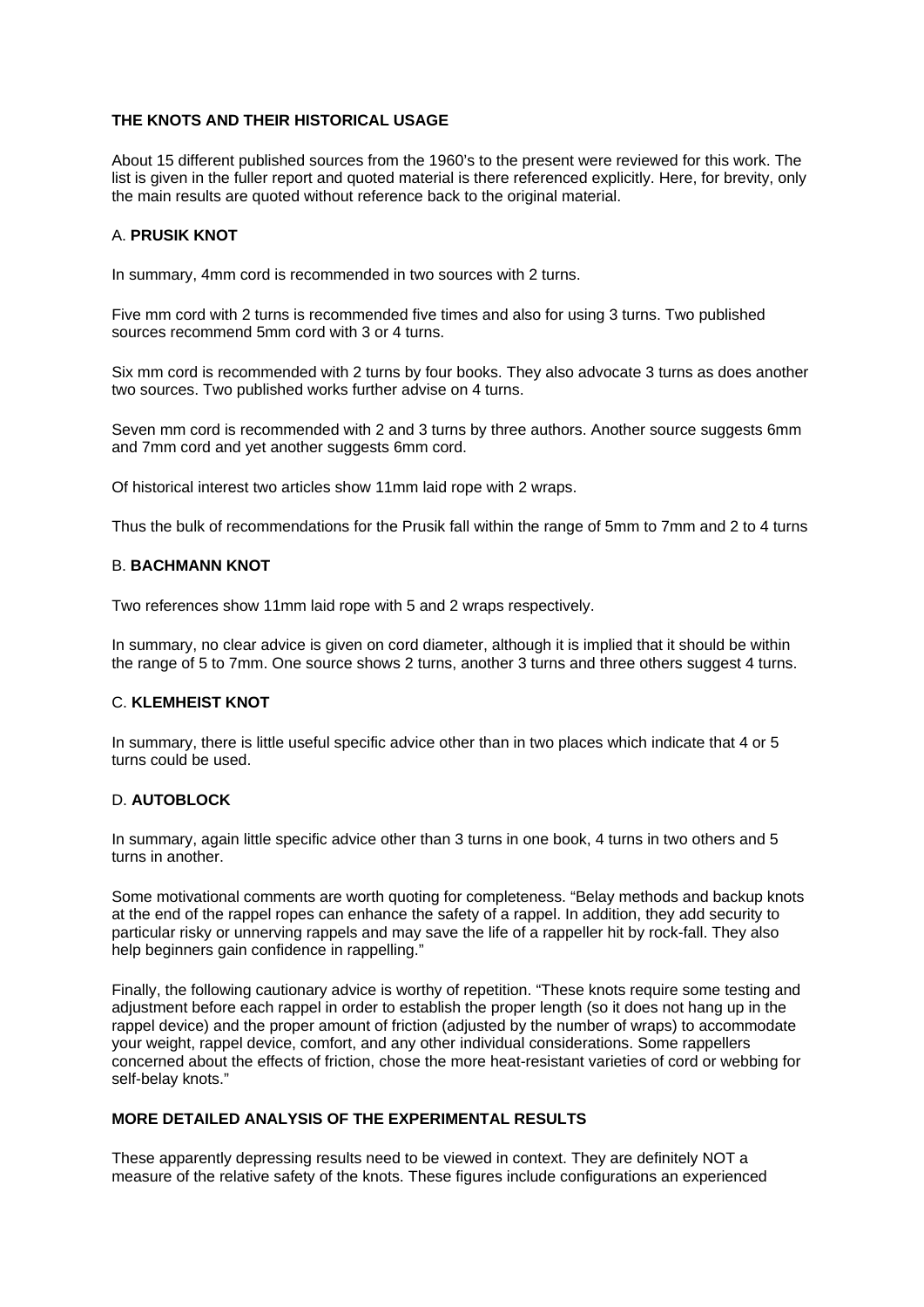climber would quickly reject after testing and reflect the range of use by a novice trying to apply these knots 'by rote', because they read or saw that, in a similar circumstance, a certain thickness of cord or that a certain number of turns was suitable and have uncritically applied that limited knowledge unwisely.

But before looking in closer detail at the data it is worth asking if there is a clear preference for 6mm over 7mm AS A GENERAL GUIDE ONLY. The answer is a clearly in the affirmative for 6mm cord and for all knots tested.

The Autoblock is useable in 2/3 of cases for 6mm and only 28% for 7mm. For the Bachmann it is 58% as opposed to 14%. For the Klemheist 6mm it was useable in 13% of cases for 6mm and in no case for 7mm. For the Prusik 37.5% of cases were useable for 6mm and only 16.5% for 7mm. Also of the 'not recommended' cases 7mm was three times more likely than the 6mm experiments to be so classified.

The 'not recommended' category has also been judged harshly. If a knot failed for any weight it was deemed to be unsuitable for all weights even though in many cases a particular experiment revealed that it was sound for that particular weight. But clearly a light person able to use such a configuration would endanger a heavy person if they advised copying or even if they were to abseil themselves with that set-up but now wearing a full pack!

The order of definitely unsafe or quite unsatisfactory was lowest for the Autoblock (28%), then Bachmann (33%), then Prusik (62%) and last the Klemheist (83%) for 6mm cord and Prusik (37.5%), Autoblock (55.5%), Bachmann (58%) and Klemheist (78%) for 7mm suggesting a further very rough guide of 6mm being preferred for the Autoblock and Bachmann and 7mm for possible use with the Prusik knot for self-belaying. 7mm cord was marginal, that is not recommended, in 46% of Prusik knot cases, so this possibility needs to be used with great care. Here it must be stressed that the Prusik has been rated poorly because of its failure to easily release after load, but its ability to grip in an adverse event is not in doubt.

Again it needs to be emphasized these conclusions should not be taken as valid for use of these knots in their usual ascending applications where different forces apply.

All these numbers are possibly artificially conservative because configurations that an experienced person might reject are included thus biasing the figures in a precautionary direction. But this bias is in the direction of following published advice or making reasonable extrapolations. If nothing else, it stresses the clear need for detailed examination and checking of one's personal choice in any given set-up.

This study demonstrates that a 'risk averse' assessment may unconsciously grade knots on their ability to hold a slip and place less concern on its subsequent release. Both factors are important for successful recovery from an abseiling incident.

Perhaps a better way of looking at the data is to turn now to each rope type and reject those cord sizes and number of turns which failed always and consider the remaining cases which worked always for further elucidation.

#### **NOTE: THESE RESULTS SHOULD NOT BE TRANSFERRED BEYOND THE PRECISE CONDITIONS GIVEN. IT IS THEIR VARIABILITY, NOT AN OPPORTUNITY FOR ROTE MEMORIZATION FOLLOWED BY POSSIBLE SUBSEQUENT MISUSE, THAT IS THE KEY POINT. THESE NUMBERS MAY HOWEVER PROVIDE SOME GUIDANCE FOR TESTING IN DIFFERENT SET\_UPS, PROVIDED THEY ARE THOROUGHLY TESTED BEFORE USE.**

A further note to reiterate that all tests were performed on single strands of rope. These results should not be transferred to double strands of ropes. Further tests of knots suitable for double strands of rope are necessary.

For the Dynamic 11mm rope the following was discovered: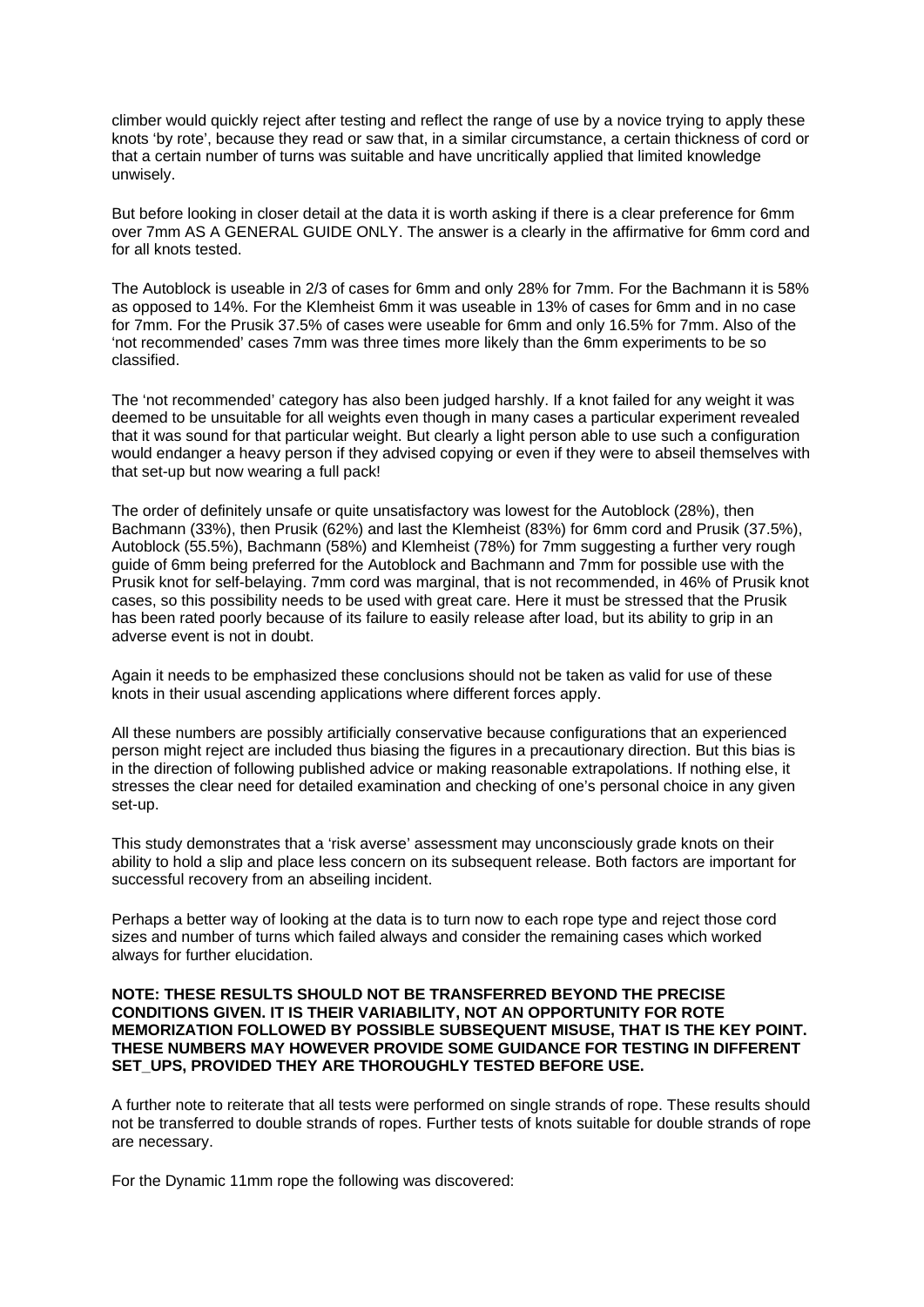Autoblock always worked for 6mm, 5 and 6 turns Bachmann always worked for 6mm, 3 and 4 turns Klemheist never worked Prusik never worked (in all conditions but did in 1 case)

For the Dynamic 14mm rope the following was discovered:

Autoblock always worked for 6mm, 5 and 6 turns 7mm, 5 turns Bachmann always worked for 6mm, 4 turns 7mm, 4 and 5 turns Klemheist never worked (in all conditions but did in 2 cases) Prusik always worked for 6mm, 3 turns

For the Dynamic 8.9mm Mammut rope the following was discovered:

Autoblock always worked for 6mm, 4 and 5 and 6 turns 7mm, 5 turns Bachmann never worked Klemheist always worked for 6mm, 3 and 4 turns! Prusik always worked for 6mm, 3 or 2 turns

Please note the remarkable difference here and the un-transferability of experience from this rope to others or conversely.

For the Static 12mm rope the following was discovered:

Autoblock always worked for 6mm, 5 and 6 turns 7mm, 5 turns Bachmann always worked for 6mm, 3 and 4 turns Klemheist never worked Prusik never worked (in all conditions but did in some)

For the Static 9mm rope the following was discovered:

Autoblock always worked for 6mm,6 turns 7mm, 5 turns Bachmann never worked Klemheist never worked Prusik never worked (in all conditions but did in 2 cases)

Note the total failure of the Bachmann on this rope yet its general applicability on other larger diameter ropes.

For the Static laid 11mm rope the following was discovered: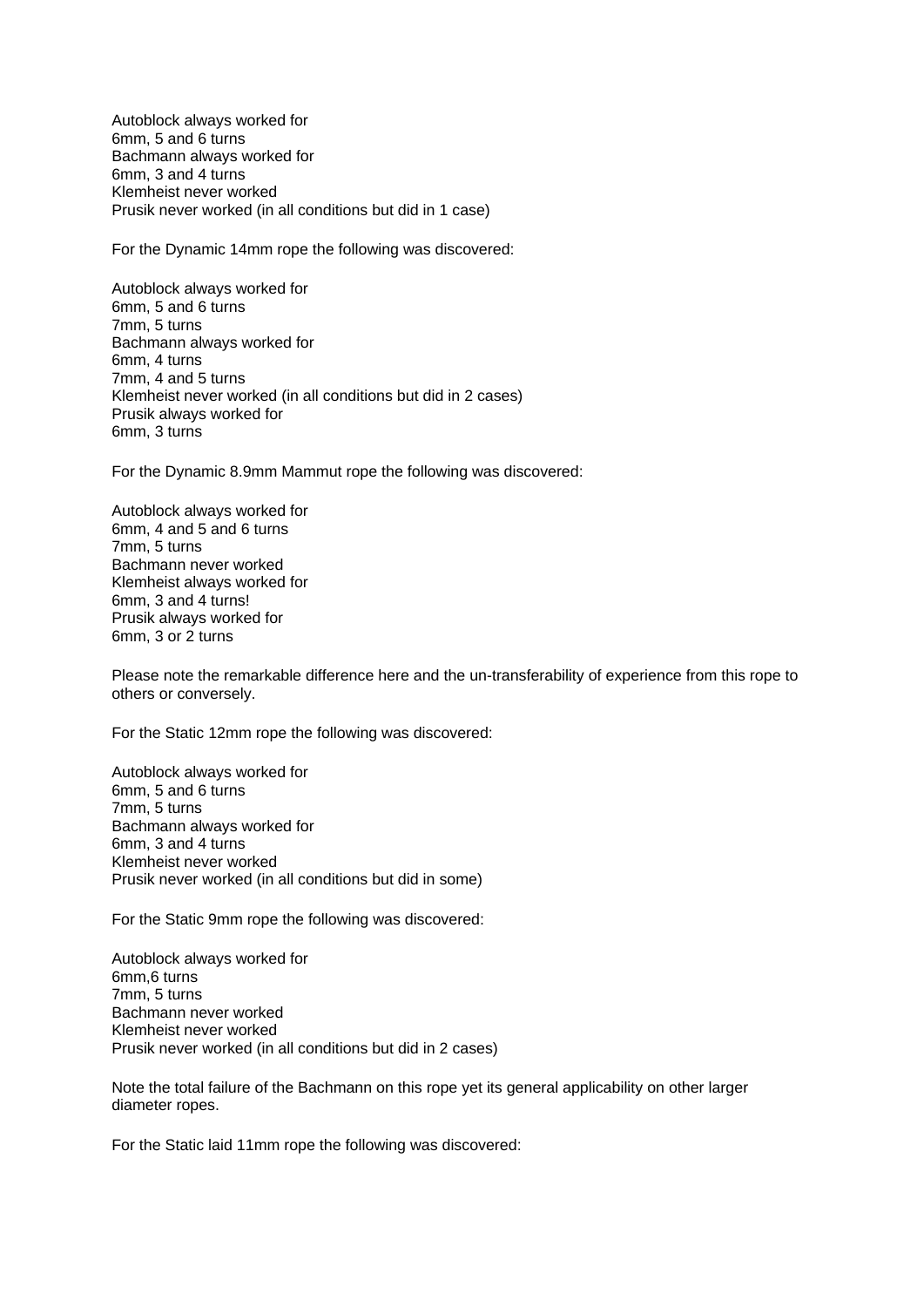Autoblock always worked for 6mm, 4 and 5 turns Bachmann always worked for 6mm, 3 and 4 turns 7mm, 4 turns (marginal) Klemheist never worked Prusik never worked

Note that from this analysis we see that for the tested configurations there was always a configuration that performed safely with the Autoblock. For the larger diameter rope the Bachmann knot always had a safe performing configuration available. But for the smaller diameter ropes this changed dramatically. It raises the possibility that 4mm cord may be suitable on these ropes using a Bachmann knot but this was not tested.

Interestingly, the light-weight 8.9mm Mammut enabled the Klemheist to work for 6mm cord using either 3, 4 or 5 turns. The robustness of this knot for this rope does not, however, extend to other ropes, even those of small diameter. The failure of the Bachmann in this case, and for the 9mm static, (two small diameter climbing ropes) further emphasizes the care needed in transferring experience from one set of conditions to another without thorough checking.

Surprisingly, in these tests, the Prusik did not work on static ropes but always worked for 6mm cord on 8.9mm and 14mm dynamic rope, but never for the 11mm rope used! The newness of the sheath and the possible retention of the talc within the rope may have contributed to this. Again the unpredictability in going from one rope to the next needs to be carefully understood.

Let us now reverse the process and take the experimental data and see how the published advice meshes, or does not, with it. This might give some confidence or otherwise on the original sources or point up areas for further consideration.

This is not a circular argument since the references provided an indication only of the ranges, which might be usefully explored. Various conditions were then examined. The low percentage of successful results is partly because cases slightly outside the normal range of applicability have been tested.

For the Prusik knot, for those arrangements which worked, they all fell within the recommended ranges for both cord diameter and number of turns. But using the knot within these ranges did not always guarantee satisfactory results. Of some surprise, was the number of times 2 turns, which is widely drawn and described, failed to work properly, either because of slipping or because of excess gripping! Possibly this is attributable to the stringency of the present acceptance criteria.

For the Bachmann knot, for those arrangements which worked, they all fell within the recommended ranges for both cord diameter and number of turns. However, the advice in one reference that 2 turns is adequate remains untested in this study.

For the Klemheist knot, for those few arrangements which worked, they all fell within the recommended ranges for both cord diameter and number of turns. In fact, the knot was found to work, in some cases, outside the recommended range.

For the Autoblock knot, for those arrangements which worked, they all fell within the recommended ranges for both cord diameter and number of turns. However, many successful applications of the knot were consistently found by increasing the number of turns to 6. Only in the case of 6 turns in 6mm and 5 turns of 7mm cord did the knot then become unreleasable under the experimental conditions of the testing. So published advice on the range of usefulness of the Autoblock may be more conservative than for the other knots tested.

Finally, given these results, some indication may be given regarding the minimum loop size necessary to cover the full range of workable possibilities under the conditions of these tests.